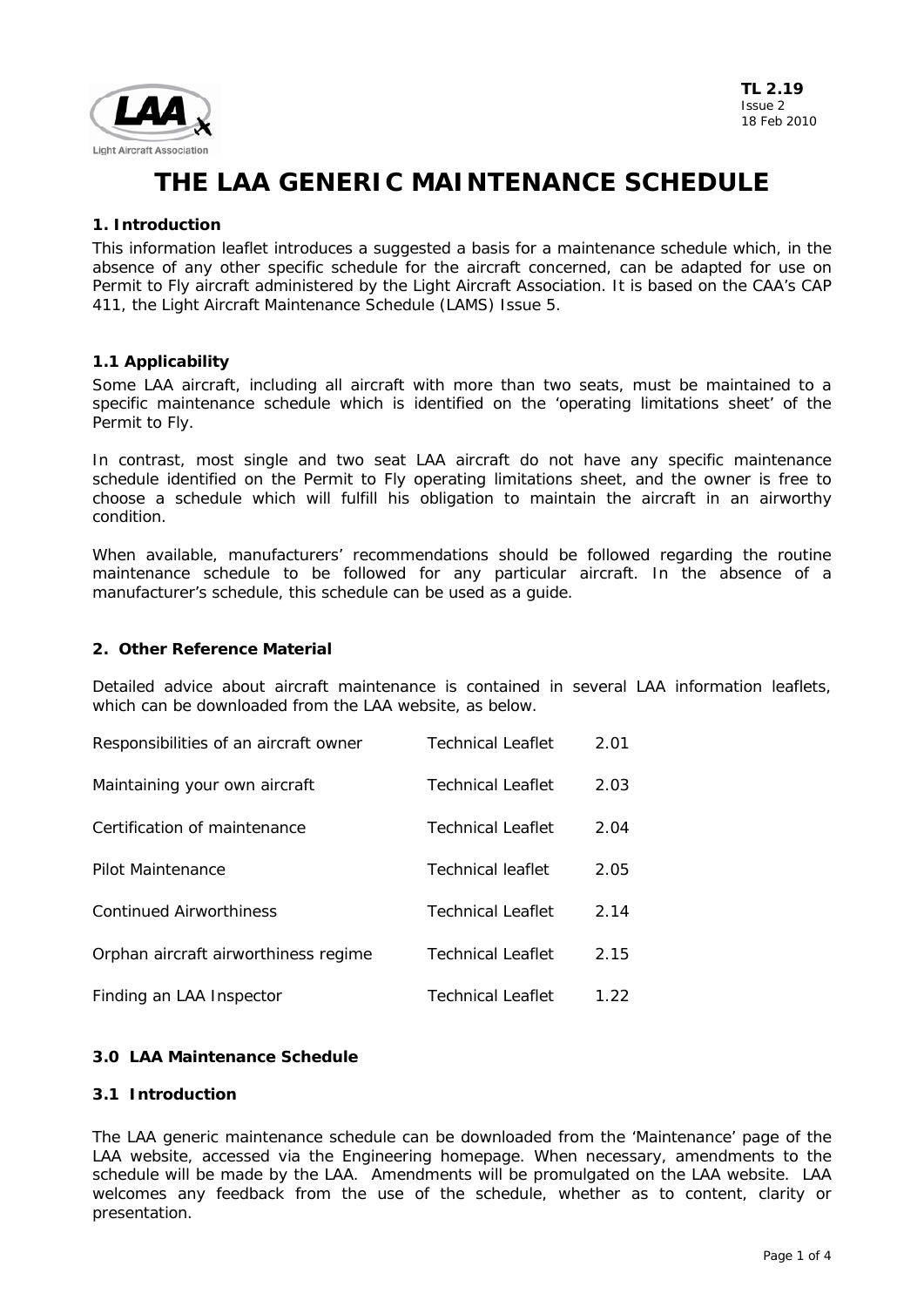

# **3.2 Tailoring of this schedule**

The very nature of Permit to Fly aircraft and the variety of different equipment that is fitted means that this schedule cannot address every aspect of every aircraft. As an owner of an LAA administered Permit to Fly aircraft you are encouraged to add tasks to this maintenance schedule so that it more closely reflects the needs of your aircraft, including the engine, propeller and other installed equipment. For example if your aircraft includes a ballistic parachute you will need to add reference to the re-packing of the parachute as advised by the parachute manufacturer.

The program of work you decide upon will also depend on such things as the amount and type of use the aeroplane gets and the type of storage which the aeroplane enjoys. Hard usage causes wear and tear, but rarely-flown 'hangar queens' can suffer equally seriously due to the insidious effects of damp and corrosion. Before deciding a program of work or amending the maintenance schedule you should always consult with your LAA inspector.

We have purposely presented the maintenance schedule as 'word' documents rather than pdf format on the website so that owners can easily edit the document when tailoring the schedule to suit their own aircraft.

## **3.3 General Inspection Standards**

The general inspection standards applied to individual task inspections should meet those recommended in the aircraft maintenance manuals, where one is available. Many Permit to Fly aircraft do not have such a manual and should use CAA CAP 562 Civil Aircraft Airworthiness Information and Procedures (CAAIP) or other LAA recommended standards and practices as promulgated in LAA Technical Leaflets. CAA Publication CAP 520 titled 'Light Aircraft Maintenance', contains guidance material and provides a more detailed explanation of the intended application of the schedule in CAP 411; it may be contradictory to this schedule. The guidance may be helpful nevertheless. See the LAA website for links to the above documents.

# **3.4 Duplicate inspections**

Duplicate inspections are required whenever engine or flying controls are disturbed. Each part of such inspections should be signed by a suitably approved LAA inspector or suitably licensed CAA Engineer. Where there is no possibility of such a person being available, an owner/pilot who is also a member of the LAA may sign the second part of the duplicate inspection. When doing so, the owner/pilot must include his pilot's licence number with his signature.

# **3.5 Definitions**

Throughout the schedule the following terms and abbreviations have the stated definitions;

### Service/Lubrication

The term 'Service or Lubrication' requires that a component or system should be serviced and/or replenished as necessary with fuel, oil, grease, water, oxygen, etc., to an appropriate condition.

Reference should be made to the manufacturer's or designer's data, where it is available, to determine what an 'appropriate' condition is.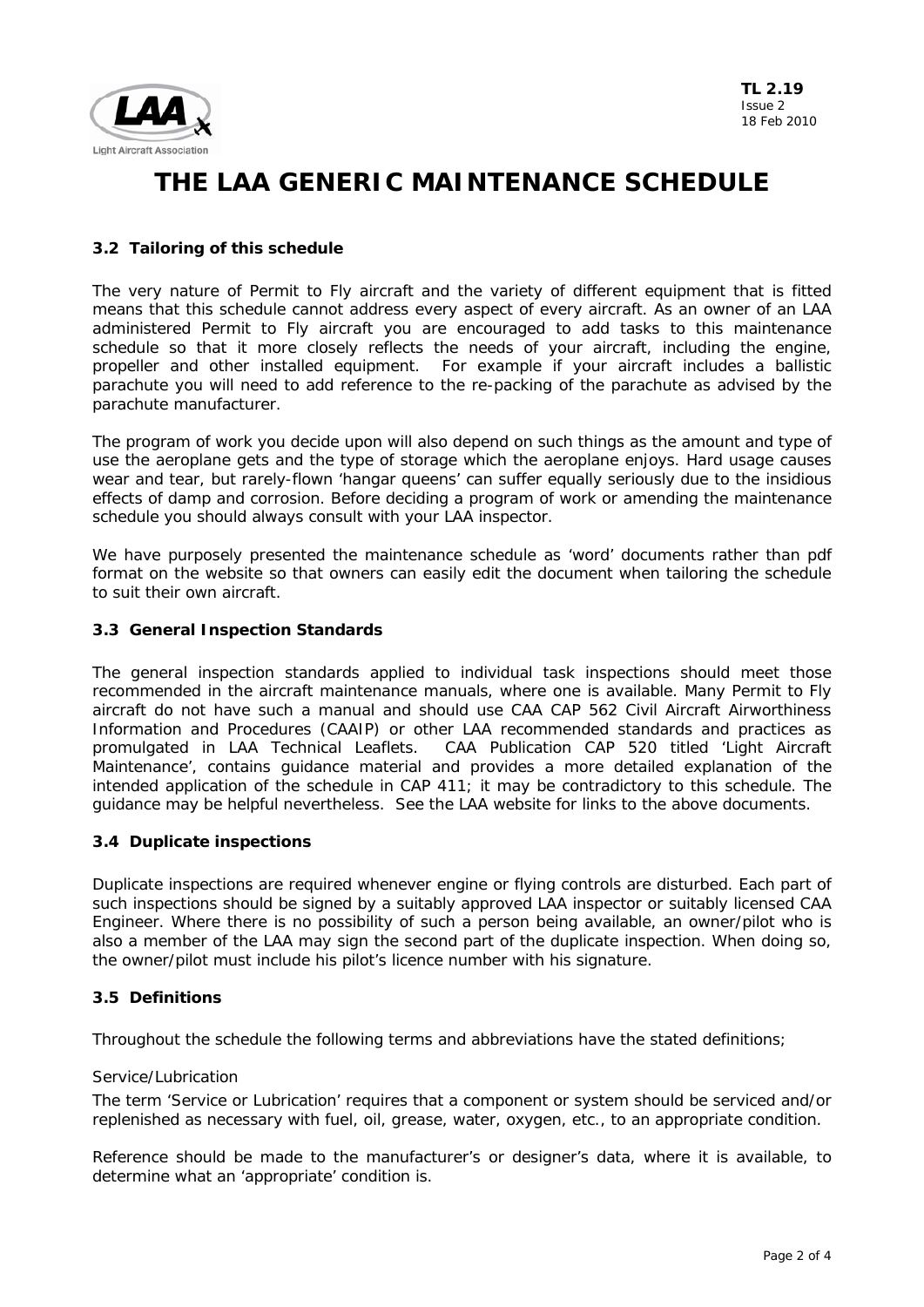

### **Inspection**

An 'Inspection' is a visual check performed externally or internally in suitable lighting conditions from a distance considered necessary to detect unsatisfactory conditions/discrepancies using, where necessary, inspection aids such as mirrors, torches, a magnifying glass etc. Surface cleaning and removal of detachable cowlings, panels, covers and fabric may be required to be able to satisfy the inspection requirements.

In cases of doubt, it is recommended that owners discuss with their inspectors whether they consider that component removal or dismantling is necessary to allow an adequate level of inspection.

### **Operational Check**

An 'Operational Check' is a test used to determine that a system or component or any function thereof is operating normally.

## **Functional Check**

A 'Functional Check' is a detailed examination of a complete system, sub-system or component to determine if operating parameters are within limits of range of movement, rate of flow, temperature, pressure, revolutions per minute, degrees of travel, etc., as specified in the LAA TADS, or manufacturer's data when available. Measured parameters should be recorded.

## **TCDS**

Type Certificate Data Sheet – for ex-certified aircraft, (for French aircraft referred to as a Fiche de Navigabilite). The TCDS for many US-built vintage aircraft can be downloaded via links from the LAA website.

# **TADS**

Type Acceptance Data Sheet – for many amateur-built aircraft, the TADS can be downloaded from LAA website.

| <b>Check title</b>   | Content                                | Period                                                              |
|----------------------|----------------------------------------|---------------------------------------------------------------------|
| Check A              | Check A                                | Prior to the first flight of the day                                |
| Six monthly<br>check | Six monthly / 50 hour check items      | Not exceeding 50 flying hours or six<br>months, whichever is sooner |
| Annual check         | Annual check / 150 hour check<br>items | Not exceeding 12 months or 150<br>flying hours, whichever is sooner |
| 3-yearly check       | 3-yearly /500 hour check items         | Not exceeding 36 months or 500<br>flying hours, whichever is sooner |

### **4 The Maintenance Check Cycle**

The schedules applicable to the four types of check above can be downloaded from the LAA website.